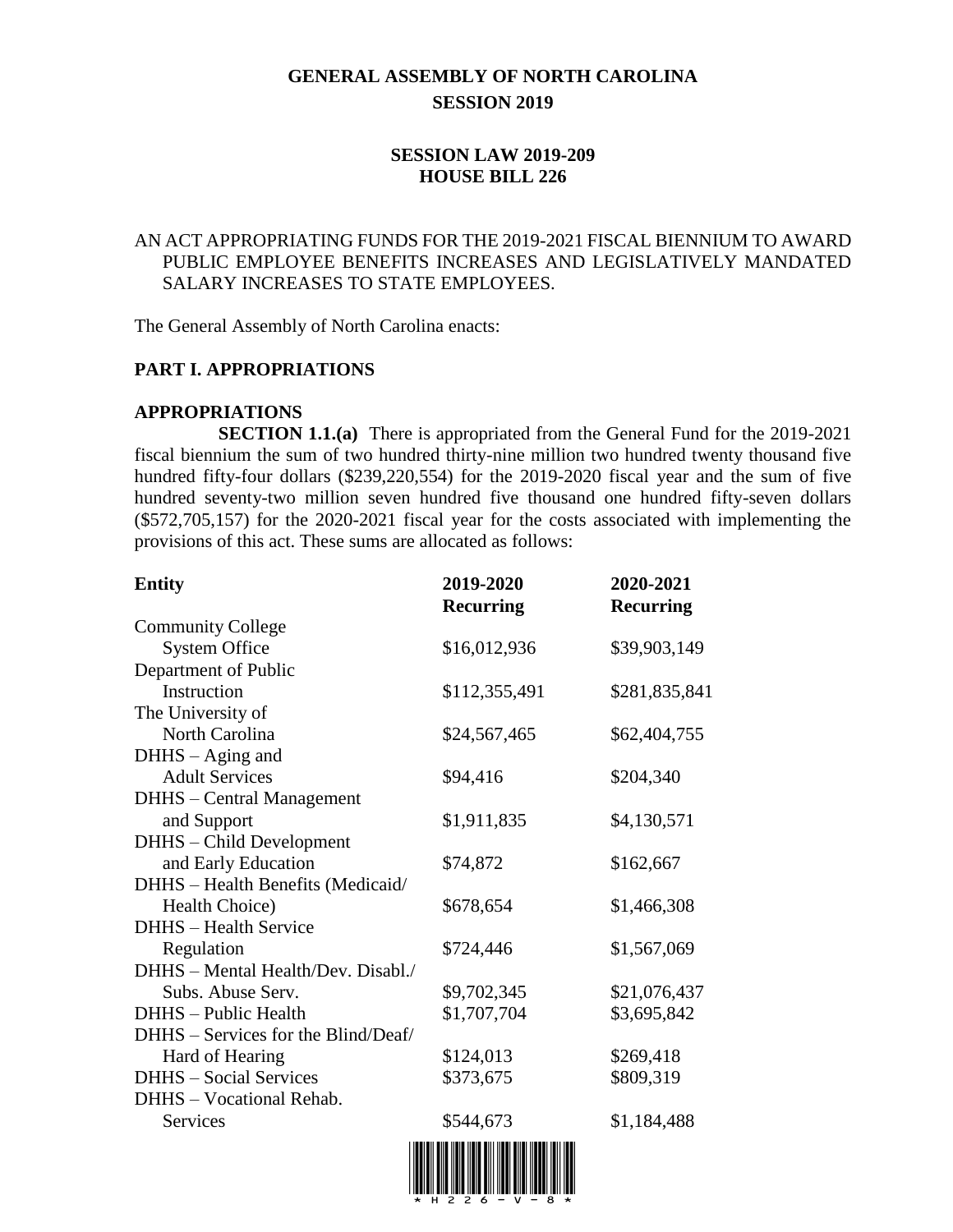| \$3,091,976  | \$6,719,330  |
|--------------|--------------|
| \$309,933    | \$671,863    |
| \$1,327,378  | \$2,874,732  |
| \$580,655    | \$1,257,174  |
|              |              |
| \$3,590,816  | \$7,815,524  |
| \$348,866    | \$755,149    |
|              |              |
| \$18,183,923 | \$38,936,638 |
| \$1,843,045  | \$4,025,991  |
| \$1,505,346  | \$3,254,595  |
| \$27,139,378 | \$63,493,429 |
| \$1,051,120  | \$2,275,394  |
| \$174,663    | \$376,940    |
| \$451,011    | \$971,507    |
|              |              |
| \$212,098    | \$456,649    |
| \$764,167    | \$1,399,586  |
| \$229,640    | \$496,529    |
| \$2,241,969  | \$4,755,001  |
| \$149,789    | \$323,306    |
| \$1,249,541  | \$2,700,421  |
| \$160,138    | \$345,826    |
| \$27,358     | \$58,905     |
|              |              |
| \$182,596    | \$397,091    |
| \$2,353,736  | \$5,095,390  |
| \$409,136    | \$888,495    |
| \$41,913     | \$91,132     |
|              |              |
| \$2,309,782  | \$2,659,782  |
|              |              |
| \$418,056    | \$898,574    |
|              |              |

**SECTION 1.1.(b)** There is appropriated from the Highway Fund to the Department of Transportation for the costs associated with implementing the provisions of this act the sum of nine million eight hundred five thousand thirty-five dollars (\$9,805,035) in recurring funds for the 2019-2020 fiscal year and the sum of twenty-two million three hundred twenty-seven thousand five hundred thirty-three dollars (\$22,327,533) in recurring funds for the 2020-2021 fiscal year.

**SECTION 1.1.(c)** State funds, as defined in G.S. 143C-1-1(d)(25), are appropriated for each year of the 2019-2021 fiscal biennium, as agency receipts up to the amounts needed to implement the legislatively mandated salary increases and employee benefit increases provided in this act for each year of the 2019-2021 fiscal biennium.

## **PART II. TRANSFERS**

### **TRANSFERS**

**SECTION 2.1.** There is transferred from the Department of Insurance to the General Fund the sum of one million two hundred forty-nine thousand five hundred forty-one dollars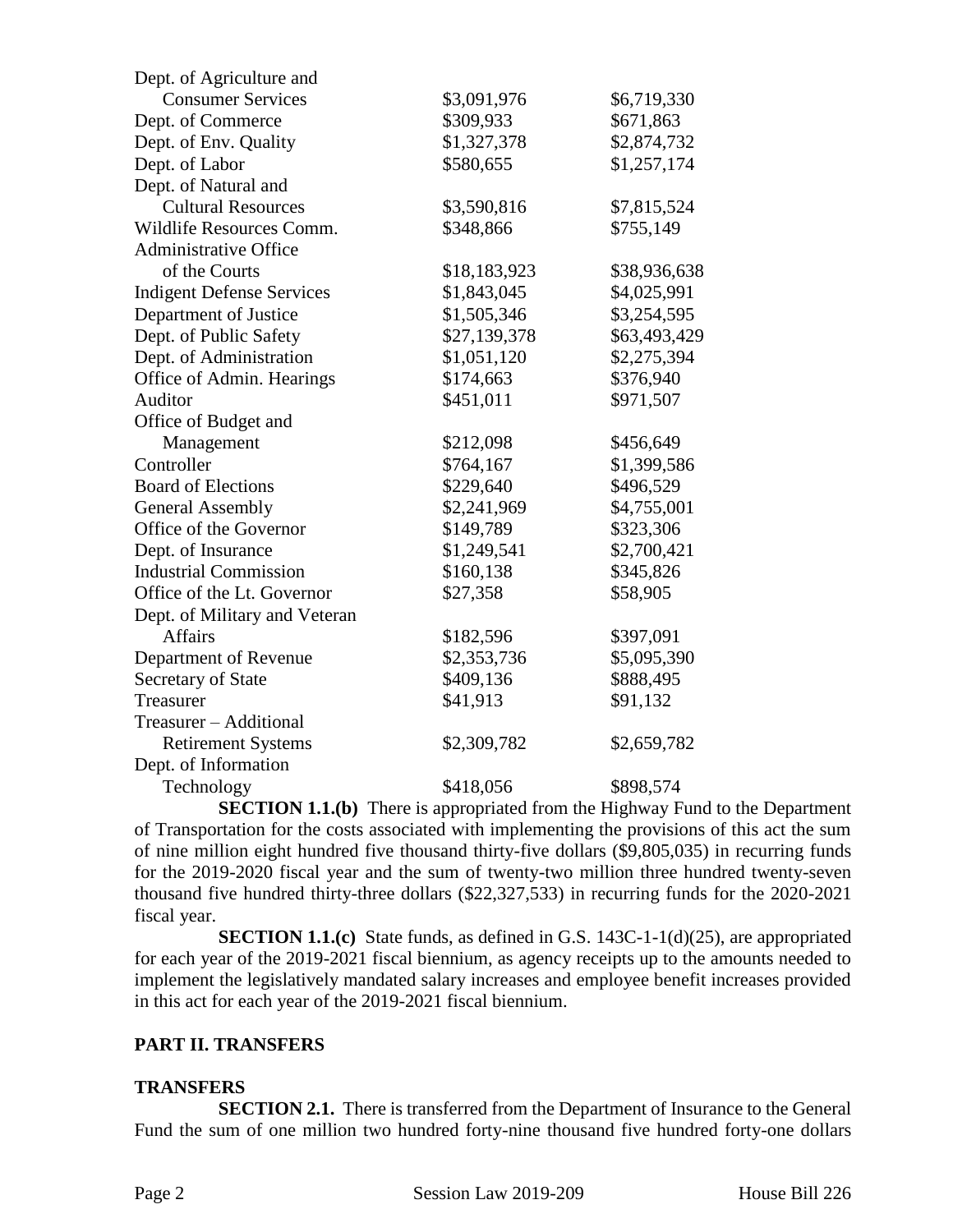(\$1,249,541) for the 2019-2020 fiscal year and the sum of two million seven hundred thousand four hundred twenty-one dollars (\$2,700,421) for the 2020-2021 fiscal year.

**SECTION 2.2.** There is transferred from the Office of the State Treasurer to the General Fund the sum of forty-one thousand nine hundred thirteen dollars (\$41,913) for the 2019-2020 fiscal year and the sum of ninety-one thousand one hundred thirty-two dollars (\$91,132) for the 2020-2021 fiscal year.

# **PART III. SALARY AND BENEFITS INCREASES**

# **ELIGIBLE STATE-FUNDED EMPLOYEES AWARDED LEGISLATIVE SALARY INCREASES/EFFECTIVE JULY 1, 2019, AND JULY 1, 2020**

**SECTION 3.1.(a)** Effective July 1, 2019, except as provided by subsection (b) of this section, a person (i) whose salary is set by this Part, pursuant to the North Carolina Human Resources Act, or as otherwise authorized in this act and (ii) who is employed in a State-funded position on June 30, 2019, is awarded:

- (1) A legislative salary increase in the amount of two and one-half percent (2.5%) of annual salary in the 2019-2020 fiscal year.
- (2) Any salary adjustment otherwise allowed or provided by law.

**SECTION 3.1.(a1)** Effective July 1, 2020, except as provided by subsection (b) of this section, a person (i) whose salary is set by this Part, pursuant to the North Carolina Human Resources Act, or as otherwise authorized in this act and (ii) who is employed in a State-funded position on June 30, 2020, is awarded:

- (1) A legislative salary increase in the amount of two and one-half percent (2.5%) of annual salary in the 2020-2021 fiscal year.
- (2) Any salary adjustment otherwise allowed or provided by law.

**SECTION 3.1.(b)** For the 2019-2021 fiscal biennium, the following persons are not eligible to receive the legislative salary increases provided by subsections (a) and (a1) of this section:

- (1) Employees of local boards of education.
- (2) Local community college employees.
- (3) Employees of The University of North Carolina.
- (4) Clerks of superior court compensated under G.S. 7A-101.
- (5) Correctional employees to which House Bill 609, 2019 Regular Session, applies.
- (6) Law enforcement officers to which either House Bill 126 or House Bill 777, 2019 Regular Session, applies.
- (7) Employees of schools operated by the Department of Health and Human Services, the Department of Public Safety, and the State Board of Education who are paid based on the Teacher Salary Schedule.

**SECTION 3.1.(c)** Part-time employees shall receive the increases authorized by this section on a prorated and equitable basis.

**SECTION 3.1.(d)** No eligible State-funded employee shall be prohibited from receiving the full salary increases provided in this section solely because the employee's salary after applying the legislative increase is above the maximum of the salary range prescribed by the State Human Resources Commission.

# **GOVERNOR AND COUNCIL OF STATE**

**SECTION 3.2.(a)** Effective July 1, 2019, G.S. 147-11(a) reads as rewritten:

"(a) The salary of the Governor shall be <del>one hundred forty-seven thousand two hundred</del> eighty-seven dollars (\$147,287) one hundred fifty thousand nine hundred sixty-nine dollars (\$150,969) annually, payable monthly."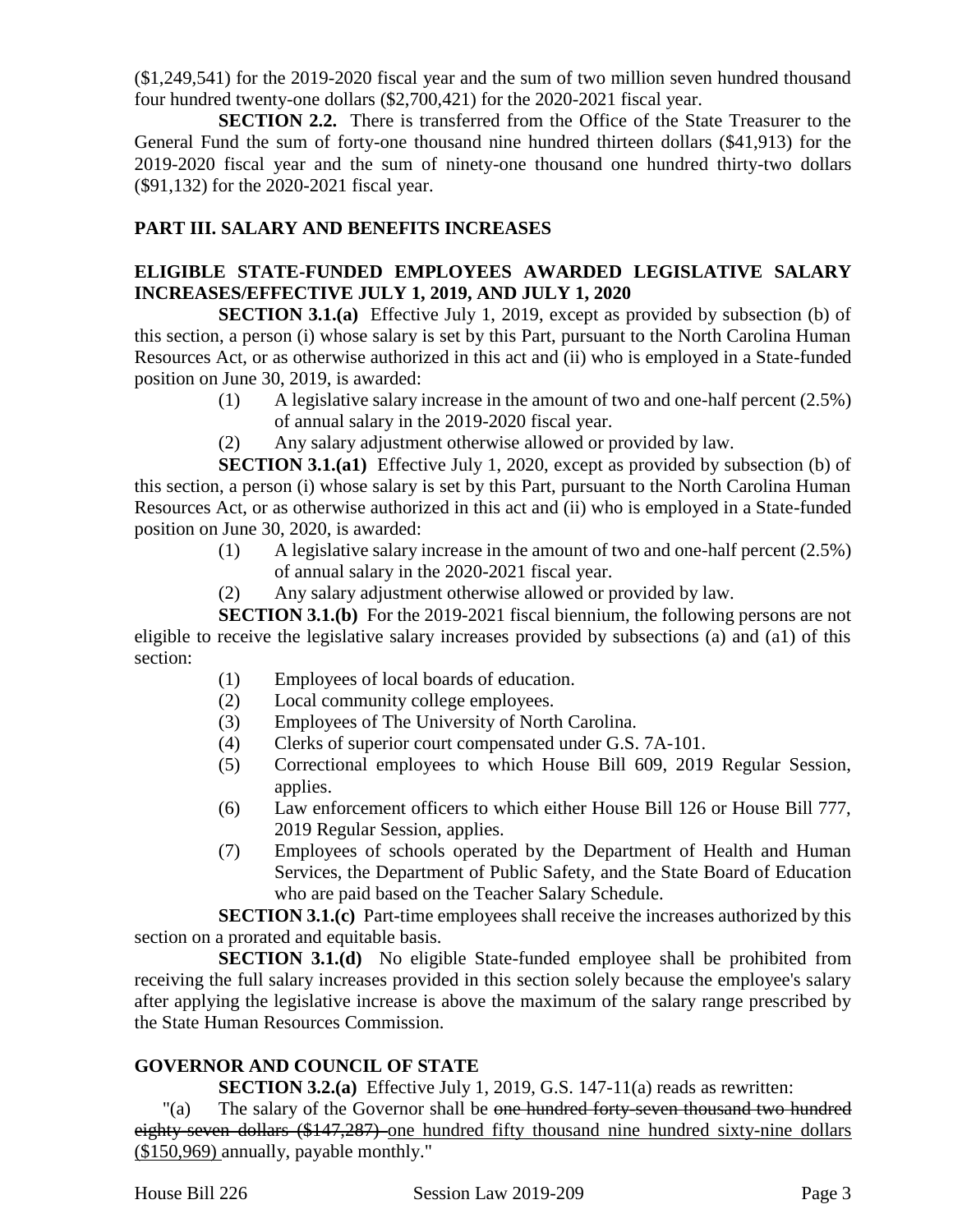**SECTION 3.2.(a1)** Effective July 1, 2020, G.S. 147-11(a), as amended by subsection (a) of this section, reads as rewritten:

"(a) The salary of the Governor shall be one hundred fifty thousand nine hundred sixtynine dollars (\$150,969) one hundred fifty-four thousand seven hundred forty-three dollars (\$154,743) annually, payable monthly."

**SECTION 3.2.(b)** Effective July 1, 2019, the annual salaries for members of the Council of State, payable monthly, are set as follows:

| Council of State                     | <b>Annual Salary</b> |
|--------------------------------------|----------------------|
| <b>Lieutenant Governor</b>           | \$133,365            |
| <b>Attorney General</b>              | 133,365              |
| Secretary of State                   | 133,365              |
| <b>State Treasurer</b>               | 133,365              |
| <b>State Auditor</b>                 | 133,365              |
| Superintendent of Public Instruction | 133,365              |
| <b>Agriculture Commissioner</b>      | 133,365              |
| <b>Insurance Commissioner</b>        | 133,365              |
| Labor Commissioner                   | 133,365              |

**SECTION 3.2.(b1)** Effective July 1, 2020, the annual salaries for members of the Council of State, payable monthly, are set as follows:

| <b>Annual Salary</b> |
|----------------------|
| \$136,699            |
| 136,699              |
| 136,699              |
| 136,699              |
| 136,699              |
| 136,699              |
| 136,699              |
| 136,699              |
| 136,699              |
|                      |

### **CERTAIN EXECUTIVE BRANCH OFFICIALS**

**SECTION 3.3.(a)** Effective July 1, 2019, the annual salaries, payable monthly, for the following executive branch officials for the 2019-2020 fiscal year are as follows:

| the following executive branch officials for the 2017-2020 fiscal year are as follows.    |               |
|-------------------------------------------------------------------------------------------|---------------|
| <b>Executive Branch Officials</b>                                                         | Annual Salary |
| Chairman, Alcoholic Beverage                                                              |               |
| <b>Control Commission</b>                                                                 | \$119,758     |
| <b>State Controller</b>                                                                   | 166,758       |
| <b>Commissioner of Banks</b>                                                              | 134,410       |
| Chair, Board of Review, Division                                                          |               |
| of Employment Security                                                                    | 131,842       |
| Members, Board of Review,                                                                 |               |
| Division of Employment Security                                                           | 130,230       |
| Chairman, Parole Commission                                                               | 131,842       |
| Full-Time Members of the Parole Commission                                                | 121,900       |
| Chairman, Utilities Commission                                                            | 149,451       |
| Members of the Utilities Commission                                                       | 134,410       |
| Executive Director, North Carolina                                                        |               |
| <b>Agricultural Finance Authority</b>                                                     | 116,625       |
| <b>SECTION 3.3.(a1)</b> Effective July 1, 2020, the annual salaries, payable monthly, for |               |
| the following executive branch officials for the 2020-2021 fiscal year are as follows:    |               |
| <b>Executive Branch Officials</b>                                                         | Annual Salary |
|                                                                                           |               |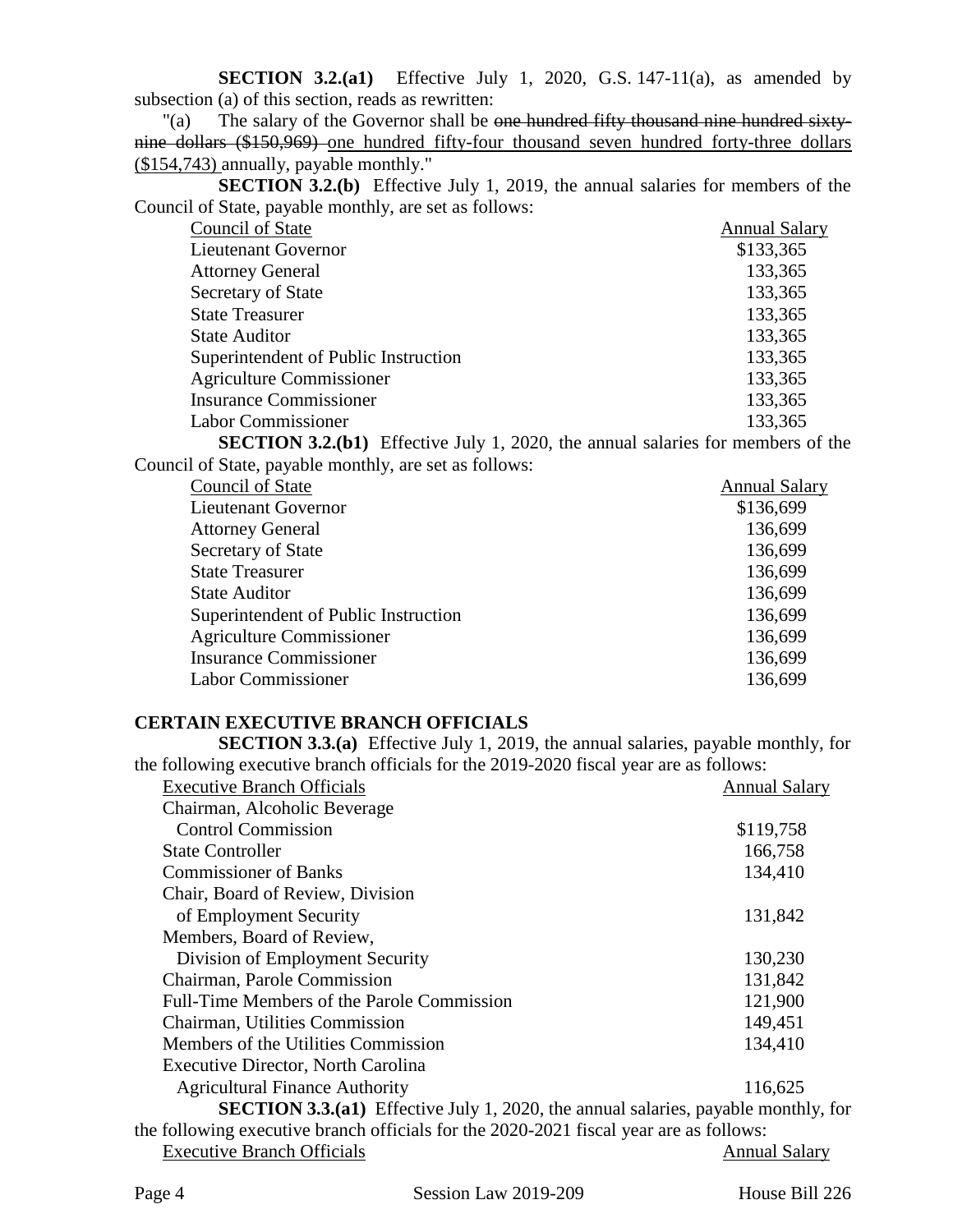| Chairman, Alcoholic Beverage               |           |
|--------------------------------------------|-----------|
| <b>Control Commission</b>                  | \$122,752 |
| <b>State Controller</b>                    | 170,927   |
| <b>Commissioner of Banks</b>               | 137,770   |
| Chair, Board of Review, Division           |           |
| of Employment Security                     | 135,138   |
| Members, Board of Review,                  |           |
| Division of Employment Security            | 133,486   |
| Chairman, Parole Commission                | 135,138   |
| Full-Time Members of the Parole Commission | 124,948   |
| Chairman, Utilities Commission             | 153,187   |
| Members of the Utilities Commission        | 137,770   |
| Executive Director, North Carolina         |           |
| <b>Agricultural Finance Authority</b>      | 119,541   |

#### **JUDICIAL BRANCH**

**SECTION 3.4.(a)** Effective July 1, 2019, the annual salaries, payable monthly, for the following judicial branch officials for the 2019-2020 fiscal year are as follows:

| $\frac{1}{2}$ and $\frac{1}{2}$ and $\frac{1}{2}$ and $\frac{1}{2}$ and $\frac{1}{2}$ and $\frac{1}{2}$ and $\frac{1}{2}$ and $\frac{1}{2}$ and $\frac{1}{2}$ and $\frac{1}{2}$ |                      |
|---------------------------------------------------------------------------------------------------------------------------------------------------------------------------------|----------------------|
| <b>Judicial Branch Officials</b>                                                                                                                                                | <b>Annual Salary</b> |
| Chief Justice, Supreme Court                                                                                                                                                    | \$156,915            |
| Associate Justice, Supreme Court                                                                                                                                                | 152,843              |
| Chief Judge, Court of Appeals                                                                                                                                                   | 150,425              |
| Judge, Court of Appeals                                                                                                                                                         | 146,521              |
| Judge, Senior Regular Resident Superior Court                                                                                                                                   | 142,568              |
| Judge, Superior Court                                                                                                                                                           | 138,617              |
| Chief Judge, District Court                                                                                                                                                     | 125,973              |
| Judge, District Court                                                                                                                                                           | 122,020              |
| Chief Administrative Law Judge                                                                                                                                                  | 123,066              |
| <b>District Attorney</b>                                                                                                                                                        | 134,048              |
| Assistant Administrative Officer of the Courts                                                                                                                                  | 129,086              |
| <b>Public Defender</b>                                                                                                                                                          | 134,048              |
| Director of Indigent Defense Services                                                                                                                                           | 138,158              |

**SECTION 3.4.(a1)** Effective July 1, 2020, the annual salaries, payable monthly, for the following judicial branch officials for the 2020-2021 fiscal year are as follows:

| <b>Judicial Branch Officials</b>               | <b>Annual Salary</b> |
|------------------------------------------------|----------------------|
| Chief Justice, Supreme Court                   | \$160,838            |
| Associate Justice, Supreme Court               | 156,664              |
| Chief Judge, Court of Appeals                  | 154,186              |
| Judge, Court of Appeals                        | 150,184              |
| Judge, Senior Regular Resident Superior Court  | 146,132              |
| Judge, Superior Court                          | 142,082              |
| Chief Judge, District Court                    | 129,122              |
| Judge, District Court                          | 125,071              |
| Chief Administrative Law Judge                 | 126,143              |
| <b>District Attorney</b>                       | 137,399              |
| Assistant Administrative Officer of the Courts | 132,313              |
| <b>Public Defender</b>                         | 137,399              |
| Director of Indigent Defense Services          | 141,612              |

**SECTION 3.4.(b)** The district attorney or public defender of a judicial district, with the approval of the Administrative Officer of the Courts or the Commission on Indigent Defense Services, respectively, shall set the salaries of assistant district attorneys or assistant public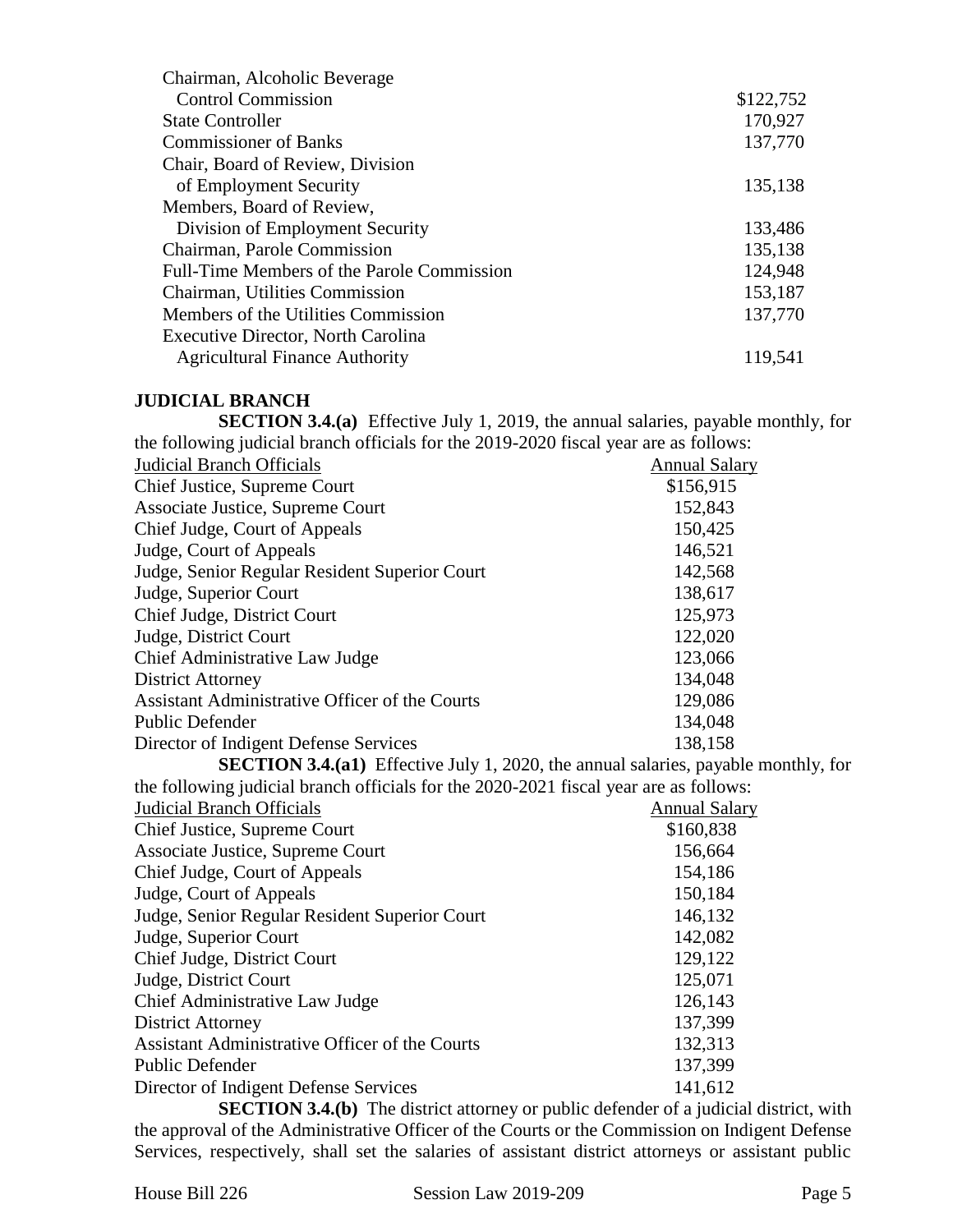defenders, respectively, in that district such that the average salaries of assistant district attorneys or assistant public defenders in that district, for the 2019-2020 fiscal year, do not exceed eighty thousand five hundred seventy-nine dollars (\$80,579) and the minimum salary of any assistant district attorney or assistant public defender is at least forty-three thousand two hundred forty-eight dollars (\$43,248), effective July 1, 2019.

**SECTION 3.4.(b1)** The district attorney or public defender of a judicial district, with the approval of the Administrative Officer of the Courts or the Commission on Indigent Defense Services, respectively, shall set the salaries of assistant district attorneys or assistant public defenders, respectively, in that district such that the average salaries of assistant district attorneys or assistant public defenders in that district, for the 2020-2021 fiscal year, do not exceed eighty-two thousand five hundred ninety-three dollars (\$82,593) and the minimum salary of any assistant district attorney or assistant public defender is at least forty-four thousand three hundred twenty-nine dollars (\$44,329), effective July 1, 2020.

# **ASSISTANT DISTRICT ATTORNEYS' SALARY ADJUSTMENTS**

**SECTION 3.4A.** Of the funds available to the Administrative Office of the Courts, the sum of eight hundred thousand dollars (\$800,000) is provided to increase the budgeted annual salary to seventy thousand dollars (\$70,000) for each new Assistant District Attorney position created in S.L. 2017-57.

# **CLERKS OF SUPERIOR COURT**

**SECTION 3.5.(a)** Effective July 1, 2019, G.S. 7A-101 reads as rewritten:

## "**§ 7A-101. Compensation.**

(a) The clerk of superior court is a full-time employee of the State and shall receive an annual salary, payable in equal monthly installments, based on the population of the county as determined in subsection (a1) of this section, number of State-funded assistant and deputy clerks of court as determined by the Administrative Office of Court's workload formula, according to the following schedule:

| Population                     | <b>Annual Salary</b> |                      |
|--------------------------------|----------------------|----------------------|
| Less than 100,000              | <del>\$90,972</del>  |                      |
| 100,000 to 149,999             | 101,831              |                      |
| <del>150,000 to 249,999</del>  | 112,690              |                      |
| <del>250,000 and above</del>   | 123,554              |                      |
| <b>Assistants and Deputies</b> |                      | <b>Annual Salary</b> |
| $0-19$                         |                      | \$95,000             |
| 20-29                          |                      | 105,000              |
| 30-49                          |                      | 115,000              |
| 50-99                          |                      | 125,000              |
| 100 and above                  |                      | 127,500.             |

When a county changes from one population group to another, If the number of State-funded assistant and deputy clerks of court as determined by the Administrative Office of Court's workload formula changes, the salary of the clerk shall be changed, on July 1 of the fiscal year for which the change is reported, to the salary appropriate for the that new population group, number, except that the salary of an incumbent clerk shall not be decreased by any change in population group that number during his the clerk's continuance in office.

 $(a)$  For purposes of subsection  $(a)$  of this section, the population of a county for any fiscal year shall be the population for the beginning of that fiscal year as reported by the Office of State Budget and Management to the Administrative Office of the Courts prior to the beginning of that fiscal year.

(b) The clerk shall receive no fees or commission by virtue of his the clerk's office. The salary set forth in this section is the clerk's sole official compensation, but if, on June 30, 1975,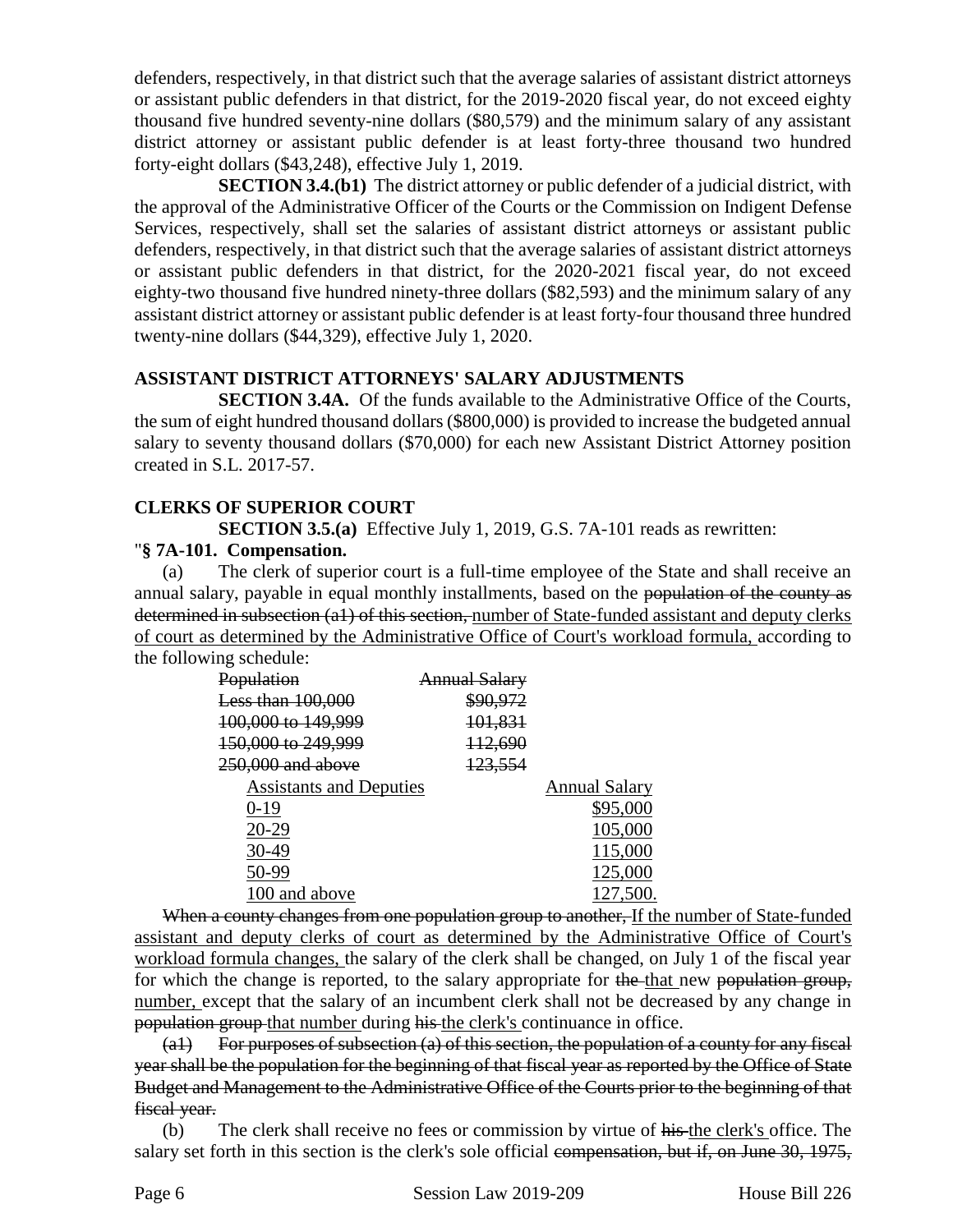the salary of a particular clerk, by reason of previous but no longer authorized merit increments, is higher than that set forth in the table, that higher salary shall not be reduced during his continuance in office.compensation.

(c) In lieu of merit and other increment raises paid to regular State employees, a clerk of superior court shall receive as longevity pay an amount equal to four and eight-tenths percent (4.8%) of the clerk's annual salary payable monthly after five years of service, nine and six-tenths percent (9.6%) after 10 years of service, fourteen and four-tenths percent (14.4%) after 15 years of service, nineteen and two-tenths percent (19.2%) after 20 years of service, and twenty-four percent (24%) after 25 years of service. Service shall mean service in the elective position of clerk of superior court, as an assistant clerk of court and as a supervisor of clerks of superior court with the Administrative Office of the Courts and shall not include service as a deputy or acting clerk. Service shall also mean service as a justice, judge, or magistrate of the General Court of Justice or as a district attorney."

**SECTION 3.5.(b)** Effective July 1, 2020, G.S. 7A-101(a), as amended by subsection (a) of this section, reads as rewritten:

"(a) The clerk of superior court is a full-time employee of the State and shall receive an annual salary, payable in equal monthly installments, based on the number of State-funded assistant and deputy clerks of court as determined by the Administrative Office of Court's workload formula, according to the following schedule:

| <b>Assistants and Deputies</b> | <b>Annual Salary</b> |
|--------------------------------|----------------------|
| $0-19$                         | \$95,000\$97,375     |
| $20-29$                        | 105,000107,625       |
| $30-49$                        | 115,000117,875       |
| 50-99                          | 125,000128,125       |
| 100 and above                  | 127,500.130,688."    |

### **ASSISTANT AND DEPUTY CLERKS OF SUPERIOR COURT**

**SECTION 3.6.(a)** Effective July 1, 2019, G.S. 7A-102(c1) reads as rewritten:

 $\lceil (c_1) \rceil$  A full-time assistant clerk or a full-time deputy clerk, and up to one full-time deputy clerk serving as head bookkeeper per county, shall be paid an annual salary subject to the following minimum and maximum rates:

| <b>Assistant Clerks and</b> | <b>Annual Salary</b> |
|-----------------------------|----------------------|
| <b>Head Bookkeeper</b>      |                      |
| Minimum                     | \$34,780             |
| Maximum                     | 61,16262,691         |

| <b>Deputy Clerks</b>                                                                                                                                                                                                                                                                                                                                                                                                      | <b>Annual Salary</b> |
|---------------------------------------------------------------------------------------------------------------------------------------------------------------------------------------------------------------------------------------------------------------------------------------------------------------------------------------------------------------------------------------------------------------------------|----------------------|
| Minimum                                                                                                                                                                                                                                                                                                                                                                                                                   | \$31,200             |
| Maximum                                                                                                                                                                                                                                                                                                                                                                                                                   | 48,034.49,235."      |
| $C_{\text{L}} C_{\text{L}} C_{\text{L}} C_{\text{L}} C_{\text{L}} C_{\text{L}} C_{\text{L}} C_{\text{L}} C_{\text{L}} C_{\text{L}} C_{\text{L}} C_{\text{L}} C_{\text{L}} C_{\text{L}} C_{\text{L}} C_{\text{L}} C_{\text{L}} C_{\text{L}} C_{\text{L}} C_{\text{L}} C_{\text{L}} C_{\text{L}} C_{\text{L}} C_{\text{L}} C_{\text{L}} C_{\text{L}} C_{\text{L}} C_{\text{L}} C_{\text{L}} C_{\text{L}} C_{\text{L}} C_{\$ |                      |

**SECTION 3.6.(a1)** Effective July 1, 2020, G.S. 7A-102(c1), as amended by subsection (a) of this section, reads as rewritten:

 $\lceil (c_1) \rceil$  A full-time assistant clerk or a full-time deputy clerk, and up to one full-time deputy clerk serving as head bookkeeper per county, shall be paid an annual salary subject to the following minimum and maximum rates:

| <b>Assistant Clerks and</b> | <b>Annual Salary</b> |
|-----------------------------|----------------------|
| Head Bookkeeper             |                      |
| Minimum                     | \$34,780             |
| Maximum                     | 62,69164,258         |
| Deputy Clerks               | <b>Annual Salary</b> |
| Minimum                     | \$31,200             |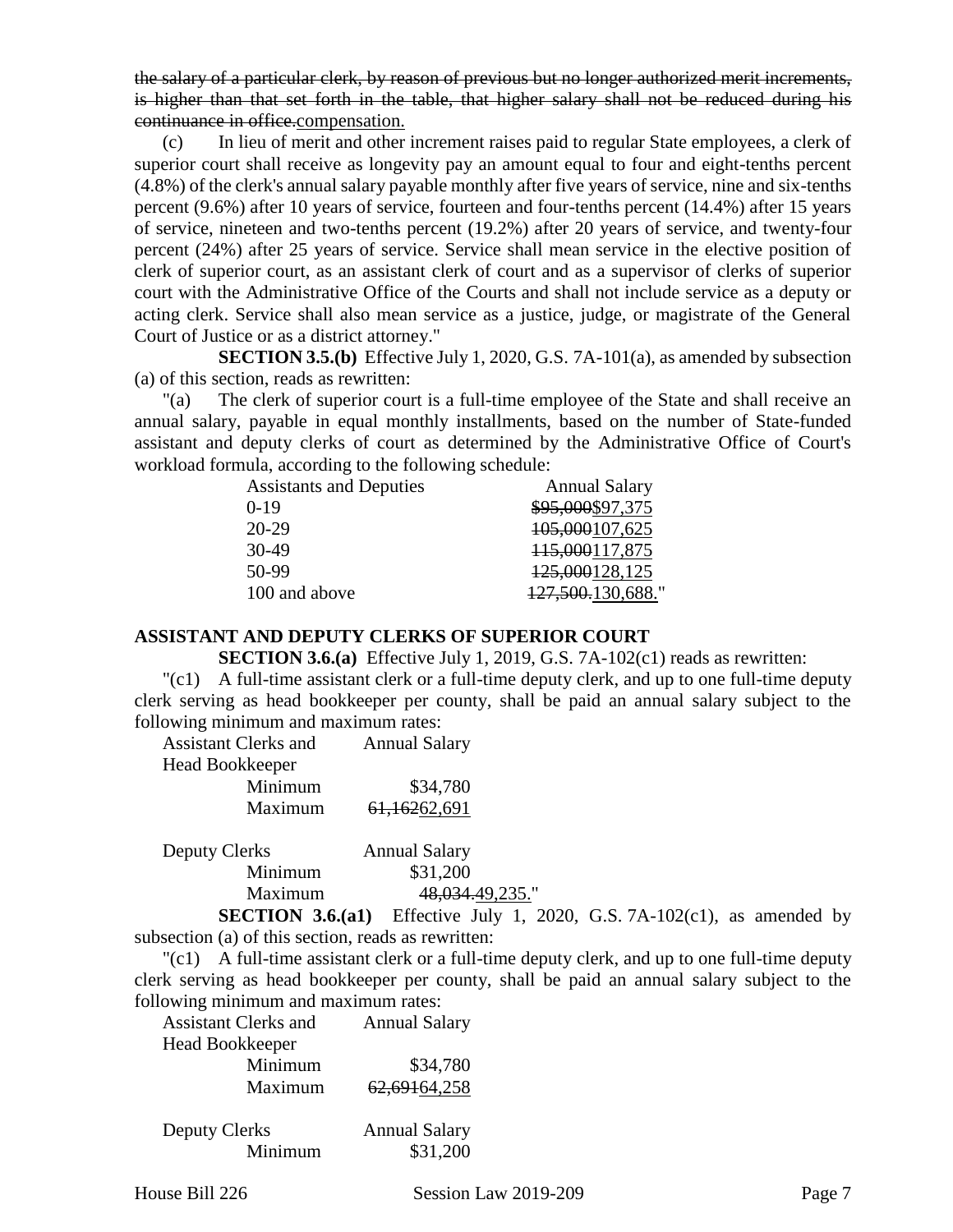Maximum 49,235,50,466."

## **MAGISTRATES**

**SECTION 3.7.(a)** Effective July 1, 2019, G.S. 7A-171.1(a)(1) reads as rewritten: "(a) The Administrative Officer of the Courts, after consultation with the chief district judge and pursuant to the following provisions, shall set an annual salary for each magistrate:

> (1) A full-time magistrate shall be paid the annual salary indicated in the table set out in this subdivision. A full-time magistrate is a magistrate who is assigned to work an average of not less than 40 hours a week during the term of office. The Administrative Officer of the Courts shall designate whether a magistrate is full-time. Initial appointment shall be at the entry rate. A magistrate's salary shall increase to the next step every two years on the anniversary of the date the magistrate was originally appointed for increases to Steps 1 through 3, and every four years on the anniversary of the date the magistrate was originally appointed for increases to Steps 4 through 6.

> > Table of Salaries of Full-Time Magistrates

| Step Level        | <b>Annual Salary</b> |                       |  |  |
|-------------------|----------------------|-----------------------|--|--|
|                   | <b>Minimum</b>       | <b>Maximum</b>        |  |  |
| <b>Entry Rate</b> |                      | \$38,620\$39,586      |  |  |
| Step 1            | \$40,309             | \$41,471\$42,508      |  |  |
| Step 2            | \$43,297             | \$44,546\$45,660      |  |  |
| Step 3            | \$46,459             | \$47,802\$48.997      |  |  |
| Step 4            | \$50,248             | \$51,704\$52,997      |  |  |
| Step 5            | \$54,814             | \$56,404\$57,814      |  |  |
| Step 6            | <b>\$50.070</b>      | \$61,670. \$63, 212." |  |  |

**SECTION 3.7.(a1)** Effective July 1, 2020, G.S. 7A-171.1(a)(1), as amended by subsection (a) of this section, reads as rewritten:

"(a) The Administrative Officer of the Courts, after consultation with the chief district judge and pursuant to the following provisions, shall set an annual salary for each magistrate:

(1) A full-time magistrate shall be paid the annual salary indicated in the table set out in this subdivision. A full-time magistrate is a magistrate who is assigned to work an average of not less than 40 hours a week during the term of office. The Administrative Officer of the Courts shall designate whether a magistrate is full-time. Initial appointment shall be at the entry rate. A magistrate's salary shall increase to the next step every two years on the anniversary of the date the magistrate was originally appointed for increases to Steps 1 through 3, and every four years on the anniversary of the date the magistrate was originally appointed for increases to Steps 4 through 6.

Table of Salaries of Full-Time Magistrates

| Entry Rate | <b>Annual Salary</b> |  |  |
|------------|----------------------|--|--|
|            | \$39,586\$40,576     |  |  |
| Step 1     | \$42,508\$43,571     |  |  |
| Step 2     | \$45,660\$46,802     |  |  |
| Step 3     | \$48,997\$50,222     |  |  |
| Step 4     | \$52,997\$54,322     |  |  |
| Step 5     | \$57,814\$59,259     |  |  |
| Step 6     | \$63,212.\$64,792."  |  |  |

## **LEGISLATIVE EMPLOYEES**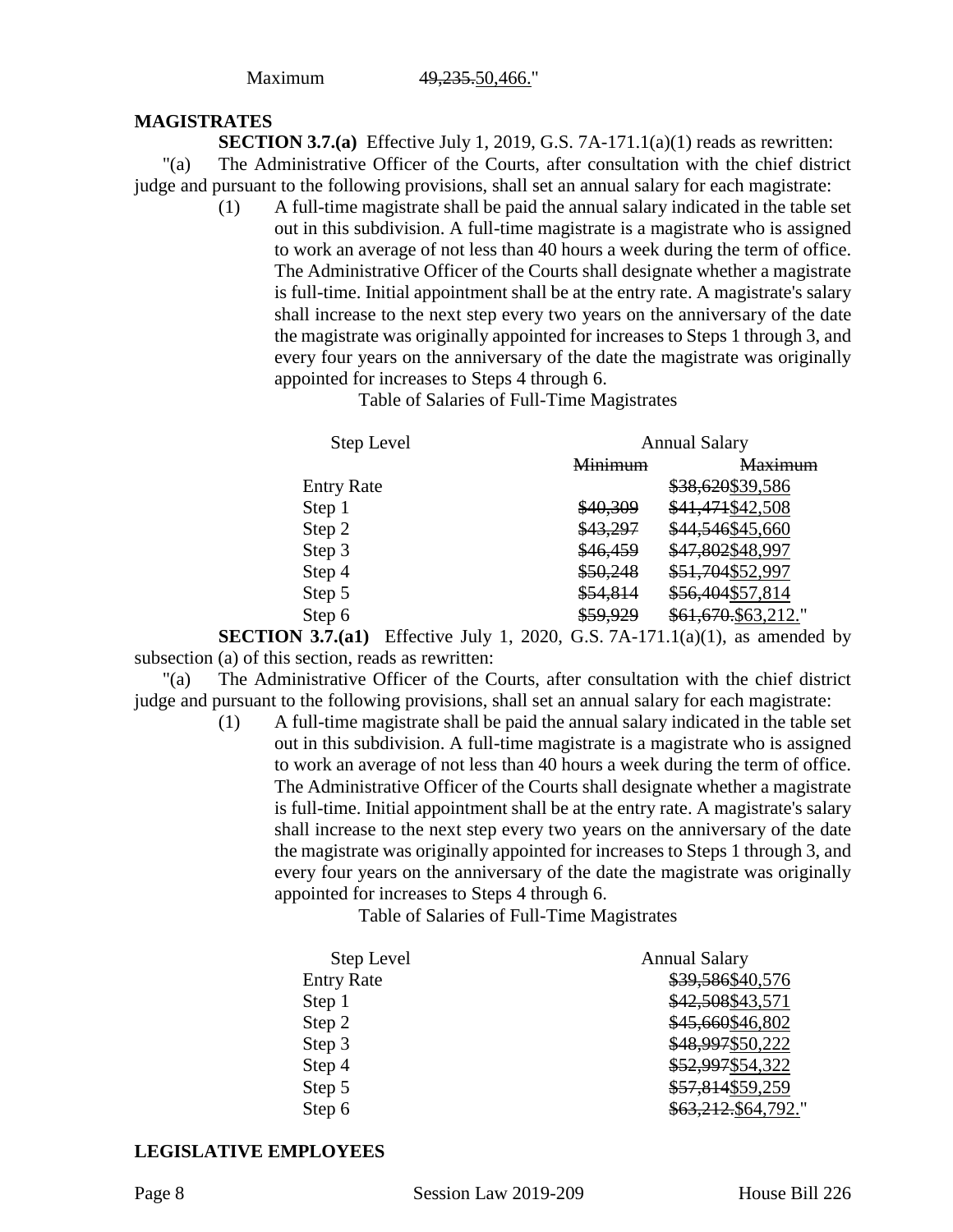**SECTION 3.8.(a)** Effective July 1, 2019, the annual salaries of the Legislative Services Officer and of nonelected employees of the General Assembly in effect on June 30, 2019, shall be legislatively increased by two and one-half percent (2.5%).

**SECTION 3.8.(a1)** Effective July 1, 2020, the annual salaries of the Legislative Services Officer and of nonelected employees of the General Assembly in effect on June 30, 2020, shall be legislatively increased by two and one-half percent (2.5%).

**SECTION 3.8.(b)** Nothing in this act limits any of the provisions of G.S. 120-32.

## **GENERAL ASSEMBLY PRINCIPAL CLERKS**

**SECTION 3.9.(a)** Effective July 1, 2019, G.S. 120-37(c) reads as rewritten:

"(c) The principal clerks shall be full-time officers. Each principal clerk shall be entitled to other benefits available to permanent legislative employees and shall be paid an annual salary of one hundred eleven one hundred seven dollars (\$111,107), one hundred thirteen thousand eight hundred eighty-five dollars (\$113,885), payable monthly. Each principal clerk shall also receive such additional compensation as approved by the Speaker of the House of Representatives or the President Pro Tempore of the Senate, respectively, for additional employment duties beyond those provided by the rules of their House. The Legislative Services Commission shall review the salary of the principal clerks prior to submission of the proposed operating budget of the General Assembly to the Governor and shall make appropriate recommendations for changes in those salaries. Any changes enacted by the General Assembly shall be by amendment to this paragraph."

**SECTION 3.9.(a1)** Effective July 1, 2020, G.S. 120-37(c), as amended by subsection (a) of this section, reads as rewritten:

"(c) The principal clerks shall be full-time officers. Each principal clerk shall be entitled to other benefits available to permanent legislative employees and shall be paid an annual salary of one hundred thirteen thousand eight hundred eighty-five dollars (\$113,885), one hundred sixteen thousand seven hundred thirty-two dollars (\$116,732), payable monthly. Each principal clerk shall also receive such additional compensation as approved by the Speaker of the House of Representatives or the President Pro Tempore of the Senate, respectively, for additional employment duties beyond those provided by the rules of their House. The Legislative Services Commission shall review the salary of the principal clerks prior to submission of the proposed operating budget of the General Assembly to the Governor and shall make appropriate recommendations for changes in those salaries. Any changes enacted by the General Assembly shall be by amendment to this paragraph."

### **SERGEANTS-AT-ARMS AND READING CLERKS**

**SECTION 3.10.(a)** Effective July 1, 2019, G.S. 120-37(b) reads as rewritten:

"(b) The sergeant-at-arms and the reading clerk in each house shall be paid a salary of four hundred thirty-eight dollars (\$438.00) four hundred forty-nine dollars (\$449.00) per week plus subsistence at the same daily rate provided for members of the General Assembly, plus mileage at the rate provided for members of the General Assembly for one round trip only from their homes to Raleigh and return. The sergeants-at-arms shall serve during sessions of the General Assembly and at such time prior to the convening of, and subsequent to adjournment or recess of, sessions as may be authorized by the Legislative Services Commission. The reading clerks shall serve during sessions only."

**SECTION 3.10.(a1)** Effective July 1, 2020, G.S. 120-37(b), as amended by subsection (a) of this section, reads as rewritten:

"(b) The sergeant-at-arms and the reading clerk in each house shall be paid a salary of four hundred forty-nine dollars (\$449.00) four hundred sixty dollars (\$460.00) per week plus subsistence at the same daily rate provided for members of the General Assembly, plus mileage at the rate provided for members of the General Assembly for one round trip only from their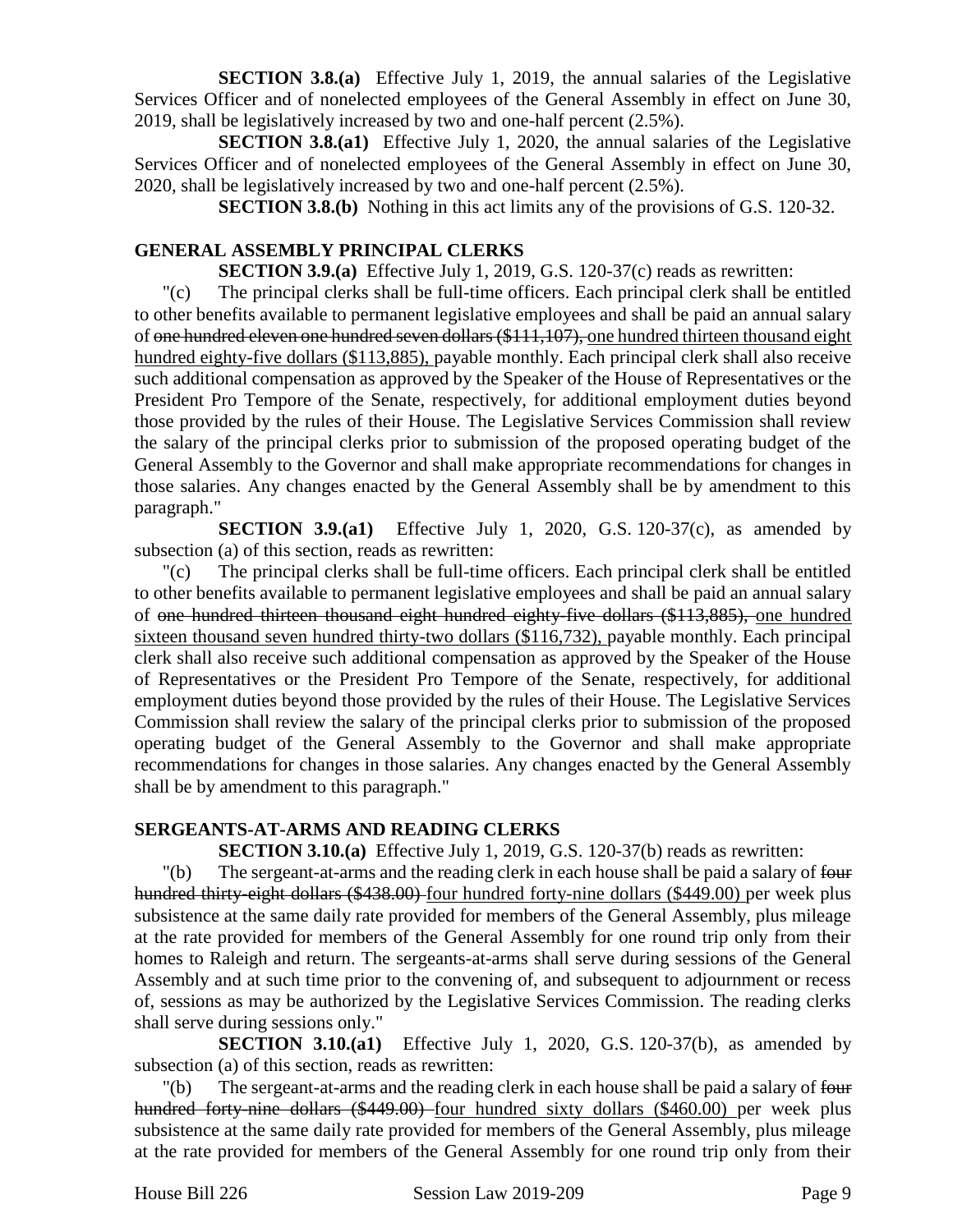homes to Raleigh and return. The sergeants-at-arms shall serve during sessions of the General Assembly and at such time prior to the convening of, and subsequent to adjournment or recess of, sessions as may be authorized by the Legislative Services Commission. The reading clerks shall serve during sessions only."

# **MOST STATE EMPLOYEES**

**SECTION 3.11.** Unless otherwise expressly provided by this Part, the annual salaries in effect for the following persons on June 30, 2019, and June 30, 2020, shall be legislatively increased as provided by Section 3.1 of this act:

- (1) Permanent, full-time State officials and persons whose salaries are set in accordance with the State Human Resources Act.
- (2) Permanent, full-time State officials and persons in positions exempt from the State Human Resources Act.
- (3) Permanent, part-time State employees.
- (4) Temporary and permanent hourly State employees.

# **ALL STATE-SUPPORTED PERSONNEL**

**SECTION 3.12.(a)** The legislative salary increases provided by this act in each year of the 2019-2021 fiscal biennium do not apply to persons separated from service due to resignation, dismissal, reduction in force, death, or retirement or whose last workday is prior to June 30, 2019, for the 2019-2020 fiscal year or June 30, 2020, for the 2020-2021 fiscal year. For the 2019-2021 fiscal biennium, payroll checks issued to employees after July 1, 2019, and July 1, 2020, respectively, that represent payment of services provided prior to July 1 of each year shall not be eligible for salary increases provided for in this act.

**SECTION 3.12.(b)** This section applies to all employees paid from State funds, whether or not subject to or exempt from the North Carolina Human Resources Act, including employees of public schools, community colleges, and The University of North Carolina.

# **USE OF FUNDS APPROPRIATED FOR LEGISLATIVELY MANDATED INCREASES**

**SECTION 3.13.(a)** The appropriations set forth in Part I of this act are for appropriations for legislatively mandated salary increases and employee benefits. The Office of State Budget and Management shall ensure that those funds are used only for the purposes of legislatively mandated salary increases and employee benefits.

**SECTION 3.13.(b)** If the Director of the Budget determines that funds appropriated to a State agency for legislatively mandated salary increases and employee benefits exceed the amount required by that agency for those purposes, the Director may reallocate those funds to other State agencies that received insufficient funds for legislatively mandated salary increases and employee benefits.

**SECTION 3.13.(c)** Funds appropriated for legislatively mandated salary and employee benefit increases may not be used to adjust the budgeted salaries of vacant positions, to provide salary increases in excess of those required by the General Assembly, or to increase the budgeted salary of filled positions to the minimum of the position's respective salary range.

**SECTION 3.13.(d)** Any funds appropriated for legislatively mandated salary and benefits increases in excess of the amounts required to implement the increases shall be credited to the Pay Plan Reserve.

**SECTION 3.13.(e)** No later than May 1, 2020, for the 2019-2020 fiscal year, and subsequently May 1, 2021, for the 2020-2021 fiscal year, the Office of State Budget and Management shall report to the Joint Legislative Commission on Governmental Operations and the Fiscal Research Division on the expenditure of funds for legislatively mandated salary increases and employee benefits. This report shall include at least the following information for each State agency for each year of the biennium: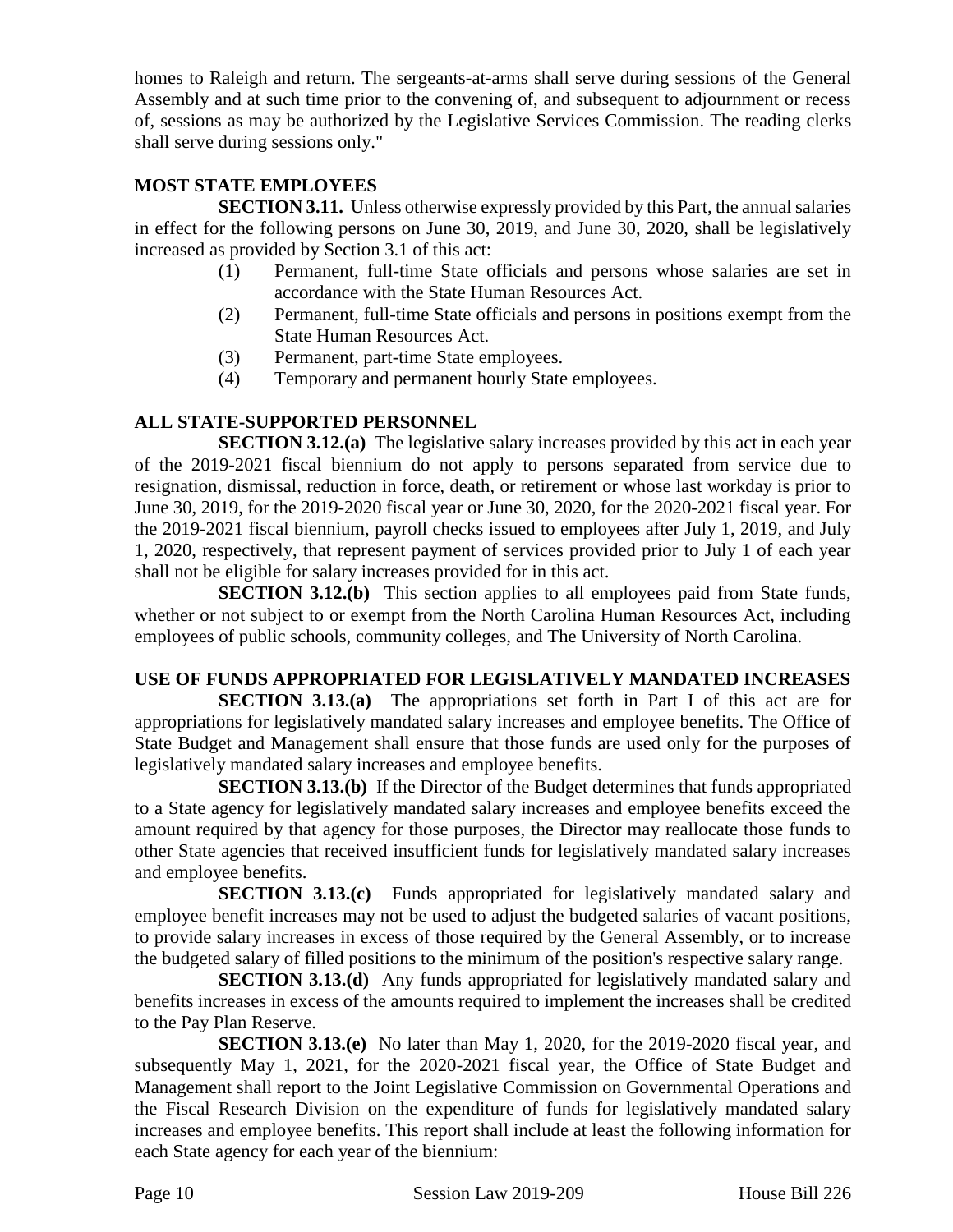- (1) The total amount of funds that the agency received for legislatively mandated salary increases and employee benefits.
- (2) The total amount of funds transferred from the agency to other State agencies pursuant to subsection (b) of this section. This section of the report shall identify the amounts transferred to each recipient State agency.
- (3) The total amount of funds used by the agency for legislatively mandated salary increases and employee benefits.
- (4) The amount of funds credited to the Pay Plan Reserve.

## **SPECIAL ANNUAL LEAVE**

**SECTION 3.14.(a)** A State employee shall have a one-time additional five days of annual leave credited on July 1, 2019, if the employee is:

- (1) A full-time permanent State employee eligible to earn annual leave;
- (2) Not an employee of The University of North Carolina; and
- (3) Not an employee to which any of the following bills of the 2019 Regular Session applies: House Bill 609, House Bill 126, or House Bill 777.

**SECTION 3.14.(b)** The additional leave granted in this section shall be accounted for separately in the same manner as the leave provided by Section 35.26 of S.L. 2018-5 and shall remain available during the length of the employee's employment, notwithstanding any other limitation on the total number of days of annual leave that may be carried forward. Part-time permanent employees shall receive a pro rata amount of the five days awarded by this section.

**SECTION 3.14.(c)** The additional leave awarded under this section has no cash value and is not eligible for cash in. If not used prior to the time of separation or retirement, the bonus leave cannot be paid out and is lost.

**SECTION 3.14.(d)** Notwithstanding any provision of G.S. 126-8 to the contrary, any vacation leave remaining on December 31 of each year in excess of 30 days shall be reduced by the number of days awarded in this section that were actually used by the employee during the year, such that the calculation of vacation leave days that would convert to sick leave shall reflect a deduction of those days of special annual leave awarded in this section that were used by the employee during the year.

**SECTION 3.14.(e)** The number of days awarded by this section that carry forward to each following year shall equal the number of days awarded in this section remaining on December 31 of each year plus the number of days awarded in this section that were deducted from vacation leave in excess of 30 days for the calculation of sick leave.

**SECTION 3.14.(f)** No employee may be required to take the additional leave awarded by this section.

## **SALARY-RELATED CONTRIBUTIONS**

**SECTION 3.15.(a)** Effective for the 2019-2021 fiscal biennium, required employer salary-related contributions for employees whose salaries are paid from department, office, institution, or agency receipts shall be paid from the same source as the source of the employee's salary. If an employee's salary is paid in part from the General Fund or Highway Fund and in part from department, office, institution, or agency receipts, required employer salary-related contributions may be paid from the General Fund or Highway Fund only to the extent of the proportionate part paid from the General Fund or Highway Fund in support of the salary of the employee, and the remainder of the employer's requirements shall be paid from the source that supplies the remainder of the employee's salary. The requirements of this section as to source of payment are also applicable to payments on behalf of the employee for hospital medical benefits, longevity pay, unemployment compensation, accumulated leave, workers' compensation, severance pay, separation allowances, and applicable disability income benefits.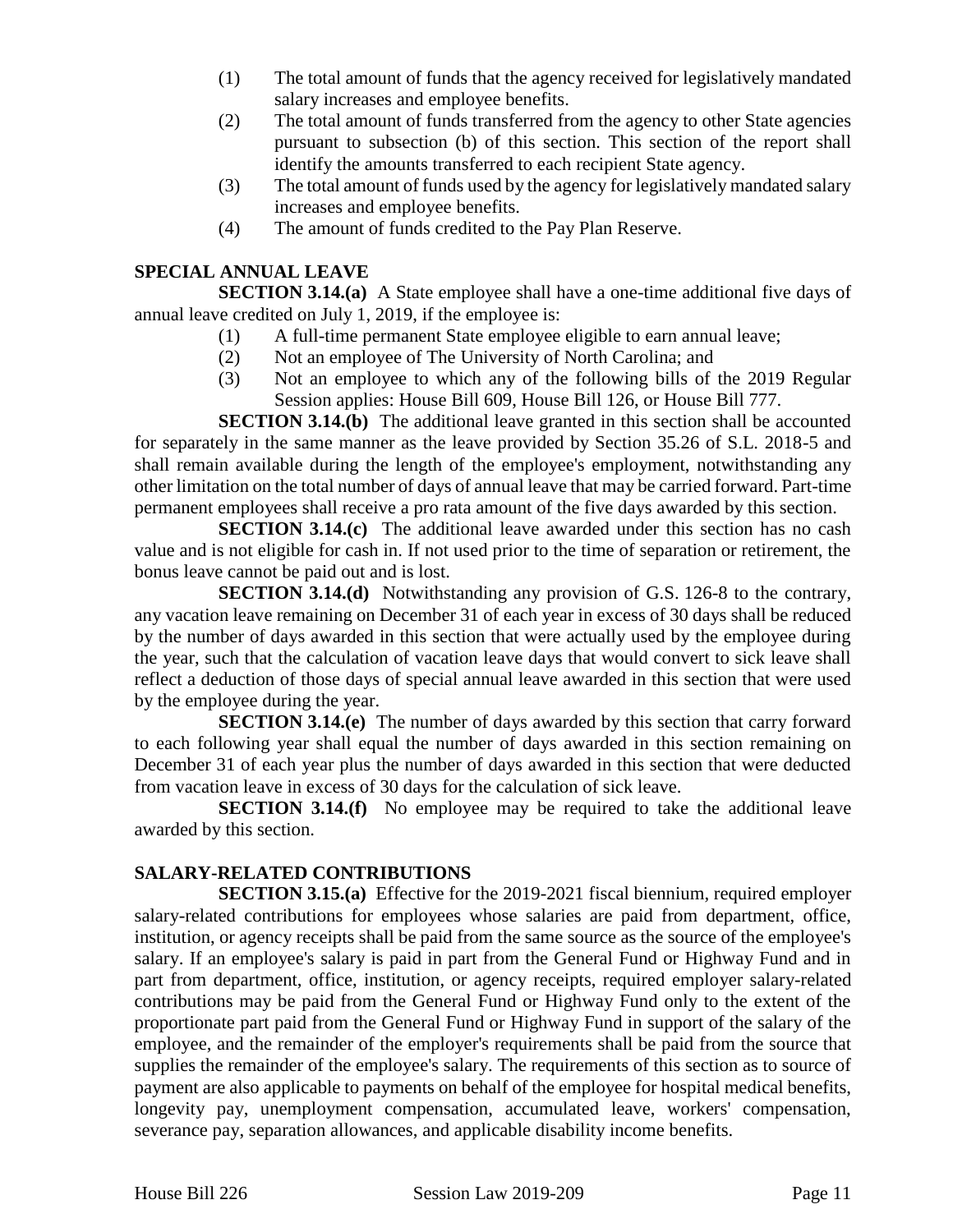**SECTION 3.15.(b)** Effective July 1, 2019, the State's employer contribution rates budgeted for retirement and related benefits as a percentage of covered salaries for the 2019-2020 fiscal year for teachers and State employees, State law enforcement officers (LEOs), the University and Community Colleges Optional Retirement Programs (ORPs), the Consolidated Judicial Retirement System (CJRS), and the Legislative Retirement System (LRS) are as set forth below:

|                           | <b>Teachers</b><br>and State<br><b>Employees</b> | <b>State</b><br><b>LEOs</b> | <b>ORPs</b> | <b>CJRS</b> | <b>LRS</b> |
|---------------------------|--------------------------------------------------|-----------------------------|-------------|-------------|------------|
| Retirement                | 12.97%                                           | 12.97%                      | 6.84%       | 33.60%      | 26.46%     |
| Disability                | 0.10%                                            | 0.10%                       | 0.10%       | 0.00%       | $0.00\%$   |
| Death                     | 0.16%                                            | 0.16%                       | 0.00%       | 0.00%       | 0.00%      |
| <b>Retiree Health</b>     | 6.47%                                            | 6.47%                       | 6.47%       | 6.47%       | 6.47%      |
| NC $401(k)$               | 0.00%                                            | 5.00%                       | 0.00%       | 0.00%       | $0.00\%$   |
| <b>Total Contribution</b> |                                                  |                             |             |             |            |
| Rate                      | 19.70%                                           | 24.70%                      | 13.41%      | 40.07%      | 32.93%     |

The rate for teachers and State employees and State law enforcement officers includes one one-hundredth percent (0.01%) for the Qualified Excess Benefit Arrangement.

**SECTION 3.15.(c)** Effective July 1, 2020, the State's employer contribution rates budgeted for retirement and related benefits as a percentage of covered salaries for the 2020-2021 fiscal year for teachers and State employees, State law enforcement officers (LEOs), the University and Community Colleges Optional Retirement Programs (ORPs), the Consolidated Judicial Retirement System (CJRS), and the Legislative Retirement System (LRS) are as set forth below:

|                           | <b>Teachers</b><br>and State<br><b>Employees</b> | <b>State</b><br><b>LEOs</b> | <b>ORPs</b> | <b>CJRS</b> | <b>LRS</b> |
|---------------------------|--------------------------------------------------|-----------------------------|-------------|-------------|------------|
| Retirement                | 14.36%                                           | 14.36%                      | 6.84%       | 36.00%      | 29.00%     |
| Disability                | 0.10%                                            | 0.10%                       | 0.10%       | 0.00%       | 0.00%      |
| Death                     | 0.16%                                            | 0.16%                       | 0.00%       | 0.00%       | 0.00%      |
| <b>Retiree Health</b>     | 6.82%                                            | 6.82%                       | 6.82%       | 6.82%       | 6.82%      |
| NC 401(k)                 | 0.00%                                            | 5.00%                       | $0.00\%$    | $0.00\%$    | 0.00%      |
| <b>Total Contribution</b> |                                                  |                             |             |             |            |
| Rate                      | 21.44%                                           | 26.44%                      | 13.76%      | 42.82%      | 35.82%     |

The rate for teachers and State employees and State law enforcement officers includes one one-hundredth percent (0.01%) for the Qualified Excess Benefit Arrangement.

**SECTION 3.15.(d)** Effective July 1, 2019, the maximum annual employer contributions, payable monthly, by the State for each covered employee or retiree for the 2019-2020 fiscal year to the State Health Plan for Teachers and State Employees are (i) for Medicare-eligible employees and retirees, four thousand nine hundred dollars (\$4,900) and (ii) for non–Medicare-eligible employees and retirees, six thousand three hundred six dollars (\$6,306).

**SECTION 3.15.(e)** Effective July 1, 2020, the maximum annual employer contributions, payable monthly, by the State for each covered employee or retiree for the 2020-2021 fiscal year to the State Health Plan for Teachers and State Employees are (i) for Medicare-eligible employees and retirees, five thousand one hundred sixty-five dollars (\$5,165)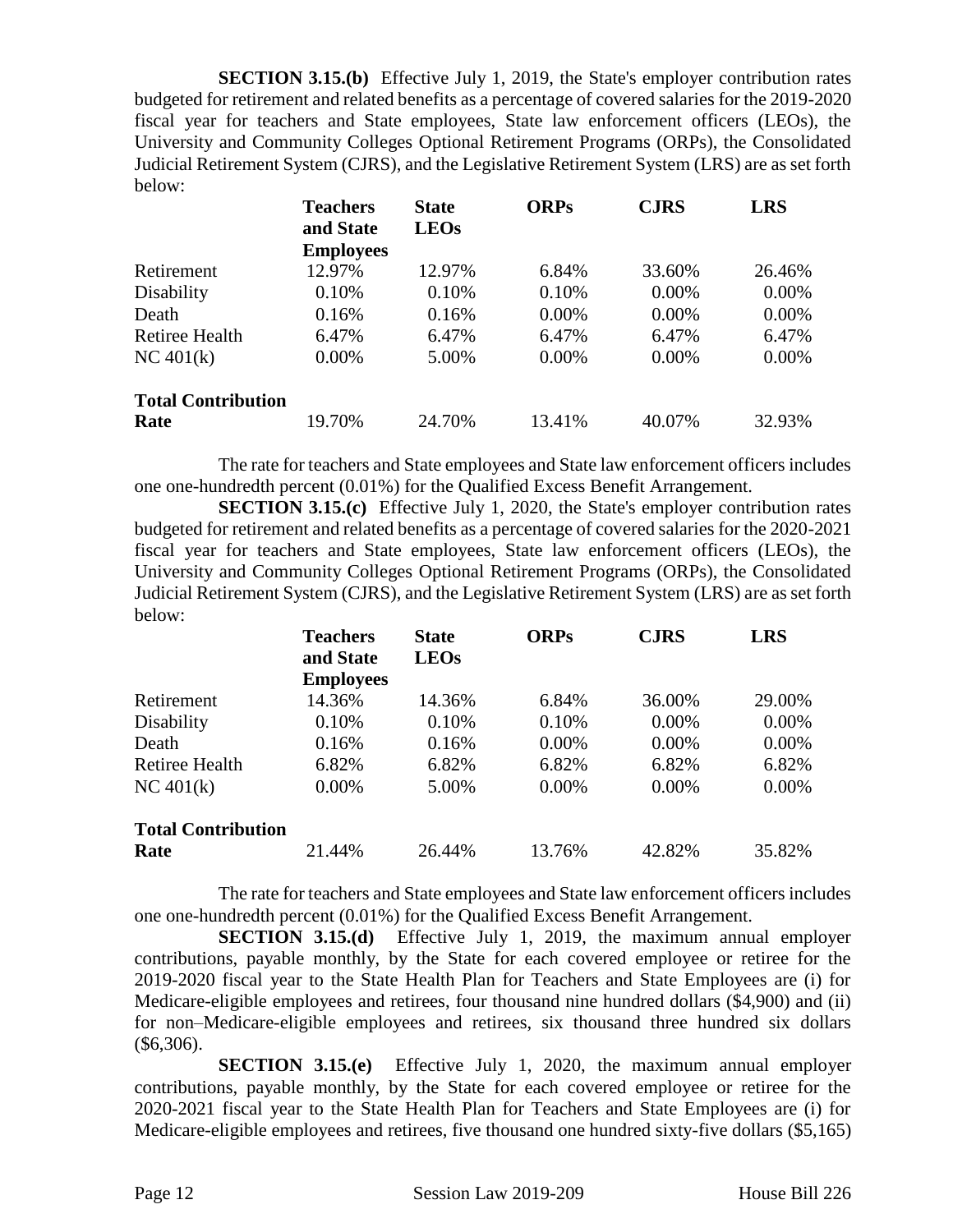and (ii) for non–Medicare-eligible employees and retirees, six thousand six hundred forty-seven dollars (\$6,647).

**SECTION 3.15.(f)** The total State contribution to the North Carolina Firefighters' and Rescue Squad Workers' Pension Fund shall be eighteen million six hundred fifty-two thousand two hundred eight dollars (\$18,652,208) in fiscal year 2019-2020 and nineteen million two thousand two hundred eight dollars (\$19,002,208) in fiscal year 2020-2021.

**SECTION 3.15.(g)** The total State contribution to the North Carolina National Guard Pension Fund shall be eleven million thirty-one thousand seven hundred fifteen dollars (\$11,031,715) in fiscal year 2019-2020 and eleven million thirty-one thousand seven hundred fifteen dollars (\$11,031,715) in fiscal year 2020-2021.

### **OSC/SAP-SKILLED EMPLOYEES SALARY ADJUSTMENTS**

**SECTION 3.16.** From the funds allocated to the Office of State Controller, the sum of two hundred fifteen thousand dollars (\$215,000) shall be used to adjust the salaries of SAP-skilled employees closer to eighty-five percent (85%) of the midpoint of average market pay rates.

## **SHORT-TERM DISABILITY BENEFITS**

**SECTION 3.17.** Of the funds appropriated in Part I of this act, five one-hundredths percent (0.05%) of the estimated General Fund payroll for each entity shall be used to pay short-term disability benefits as required under G.S. 135-105(d1).

## **PART IV. MISCELLANEOUS**

## **STATE BUDGET ACT APPLICABILITY**

**SECTION 4.1.** If any provision of this act and G.S. 143C-5-4 are in conflict, the provisions of this act shall prevail. The appropriations and the authorizations to allocate and spend funds which are set out in this act shall remain in effect until the Current Operations Appropriations Act for the applicable fiscal year becomes law, at which time that act shall become effective and shall govern appropriations and expenditures. When the Current Operations Appropriations Act for that fiscal year becomes law, the Director of the Budget shall adjust allotments to give effect to that act from July 1 of the fiscal year.

### **EFFECTIVE DATE**